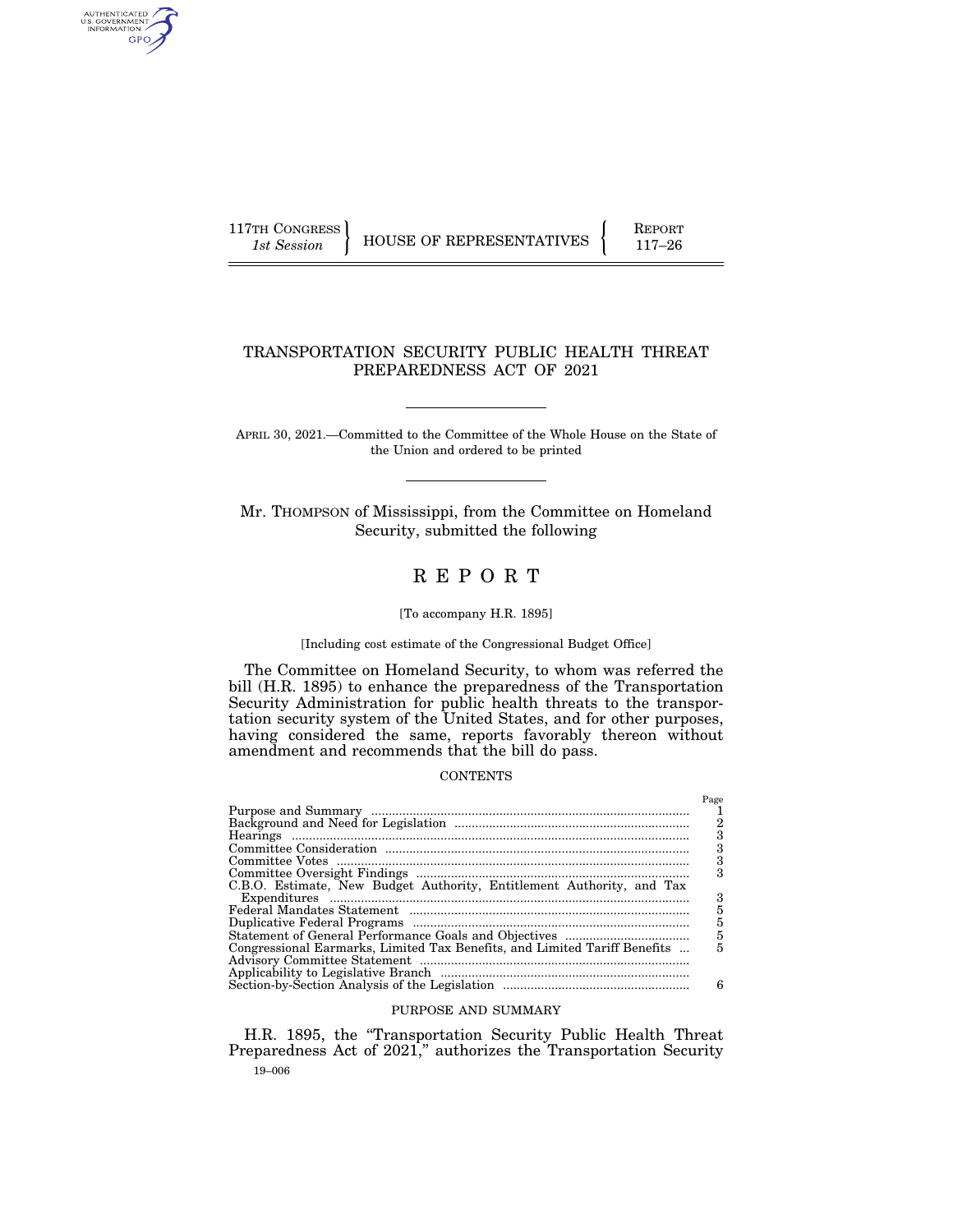Administration (TSA) to analyze the preparedness of the Nation's transportation security system for public health threats. The analysis should include information sharing challenges among Department of Homeland Security (DHS) components, other Federal agencies, international entities, and stakeholders, as well as impacts to TSA policies and procedures.

H.R. 1895 requires TSA to brief Congress on the public health threat analysis, as well as necessary technologies at airport checkpoints to protect from these threats and the estimated costs of the technology improvements. Additionally, the briefing to Congress should describe security checkpoint policies and procedures to protect TSA personnel, passengers, aviation workers, and airport personnel from public health threats to the transportation security system. The briefing should also note TSA's role—and how it can be improved—in establishing priorities, developing solutions, and coordinating and sharing information with the relevant domestic and international entities during a public health threat. In addition, H.R. 1895 authorizes non-frontline TSA personnel to be detailed to other DHS components and Federal agencies to improve coordination to prepare for, protect against, and respond to these public health threats.

### BACKGROUND AND NEED FOR LEGISLATION

Throughout the COVID–19 pandemic, TSA has worked jointly with other Federal agencies to identify and implement best practices for preventing the spread of the coronavirus throughout the United States' transportation systems. It has relied on the expertise of other Federal entities, including the Centers for Disease Control and Prevention (CDC) and Department of Transportation, to develop and implement initiatives like its January 2021 security directives (SDs) and emergency amendment (EA) that require travelers to wear masks throughout transportation systems. The SDs and EA closely mirror the CDC order issued two days prior that mandates travelers to wear masks on all modes of transportation, including airplanes, trains, subways, boats, and within transportation hubs such as airports and train stations. In addition to drawing from other Federal agencies, TSA itself has lent its resources in the form of personnel to the Federal Emergency Management Agency through its Surge Capacity Force to assist with administering vaccines across the country.

Temporary assignments of TSA personnel to Federal agencies like the CDC and other components within DHS present mutually beneficial opportunities for Federal inter-and intradepartmental transportation security efforts. Enabling TSA to detail its analysts, subject matter experts, and management officials with firsthand expertise in transportation security to these partners will inform their work to protect travelers in the face of future public health threats. Importantly, this bill allows for personnel details without impacting the frontline TSA workforce available for screening and security functions.

H.R. 1895 further seeks to remedy concerns that the COVID–19 pandemic has exposed vulnerabilities in the United States' transportation security system with respect to protecting the traveling public and transportation security workers from public health threats generally. The analysis mandated by H.R. 1895 of risks of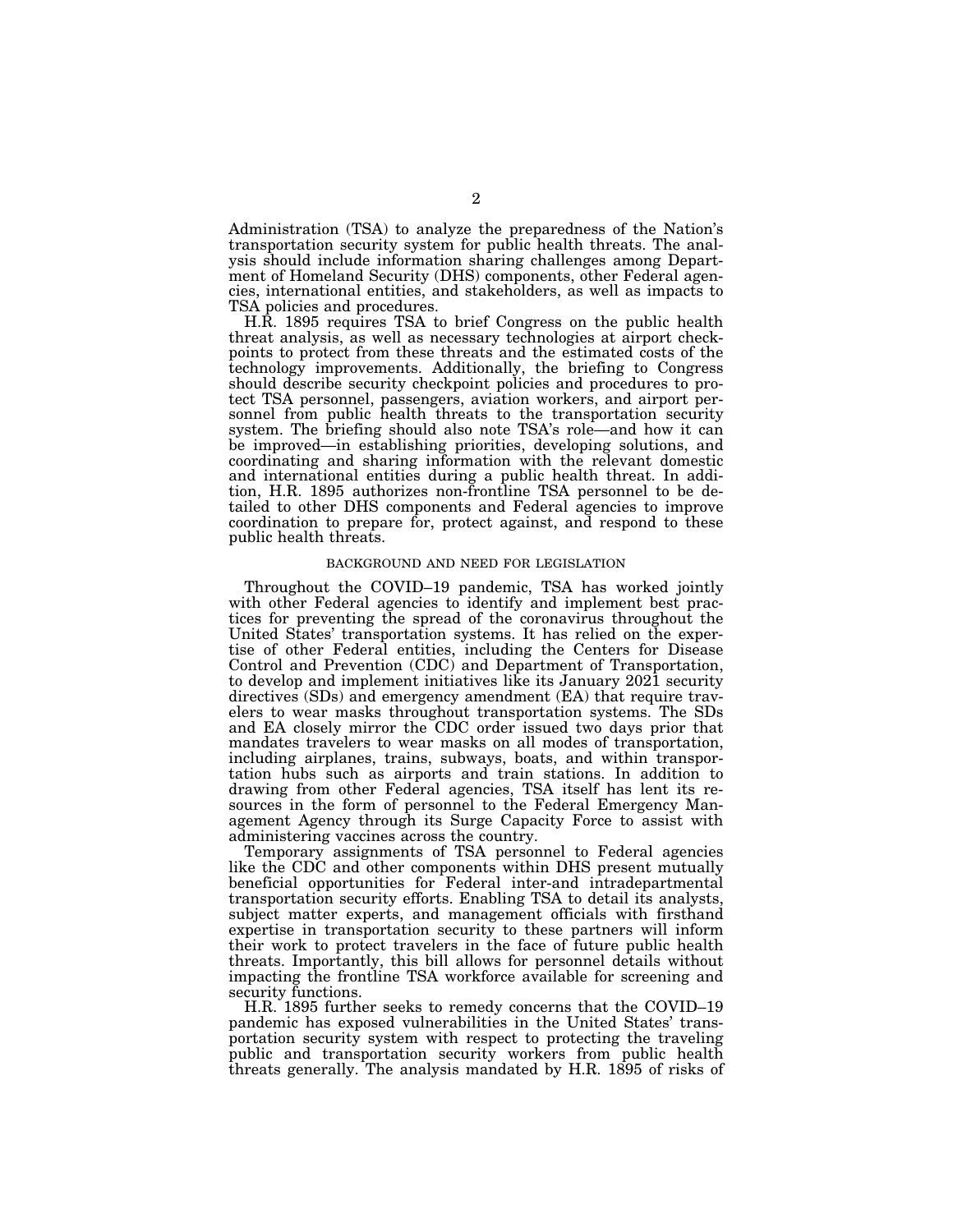public health threats to the transportation security system, also to be conducted in cooperation with inter-and intra-agency partners and transportation security stakeholders, will give Congress a better understanding of the Nation's transportation security preparedness. It will also compel TSA to be forward-looking about the technologies, procedures, and responsibilities needed to effectively prepare for, protect against, and respond to public health threats to the country's transportation security system in the future.

### HEARINGS

For the purposes of clause  $3(c)(6)$  of House Rule XIII, the following hearing was used to develop H.R. 1895:

The Committee did not hold a legislative hearing on H.R. 1895 in the 117th Congress. However, the legislation was informed by a hearing held in the 116th Congress on June 18, 2020. The Subcommittee on Transportation and Maritime Security received testimony from Kevin M. Burke, President and Chief Executive Officer, Airports Council International-North America; Sara Nelson, International President, Association of Flight Attendants-Communications Workers of America; Neema Singh Guliani, Senior Legislative Council, American Civil Liberties Union; and Victoria Emerson Barnes, Executive Vice President for Public Affairs and Policy, U.S. Travel Association.

### COMMITTEE CONSIDERATION

The Committee met on March 18, 2021, with a quorum being present, to consider H.R. 1895 and ordered the measure to be reported to the House with a favorable recommendation, without amendment, by unanimous consent.

No amendments were offered during consideration of H.R. 1895.

### COMMITTEE VOTES

Clause 3(b) of rule XIII of the Rules of the House of Representatives requires the Committee to list the recorded votes on the motion to report legislation and amendments thereto.

No recorded votes were requested during consideration of H.R. 1895.

#### COMMITTEE OVERSIGHT FINDINGS

In compliance with clause  $3(c)(1)$  of rule XIII of the Rules of the House of Representatives, the Committee advises that the findings and recommendations of the Committee, based on oversight activities under clause 2(b)(1) of rule X of the Rules of the House of Representatives, are incorporated in the descriptive portions of this report.

### CONGRESSIONAL BUDGET OFFICE ESTIMATE NEW BUDGET AUTHORITY, ENTITLEMENT AUTHORITY, AND TAX EXPENDITURES

With respect to the requirements of clause  $3(c)(2)$  of rule XIII of the Rules of the House of Representatives and section 308(a) of the Congressional Budget Act of 1974 and with respect to requirements of clause  $(3)(c)(3)$  of rule XIII of the Rules of the House of Representatives and section 402 of the Congressional Budget Act of 1974, the Committee adopts as its own the estimate of the estimate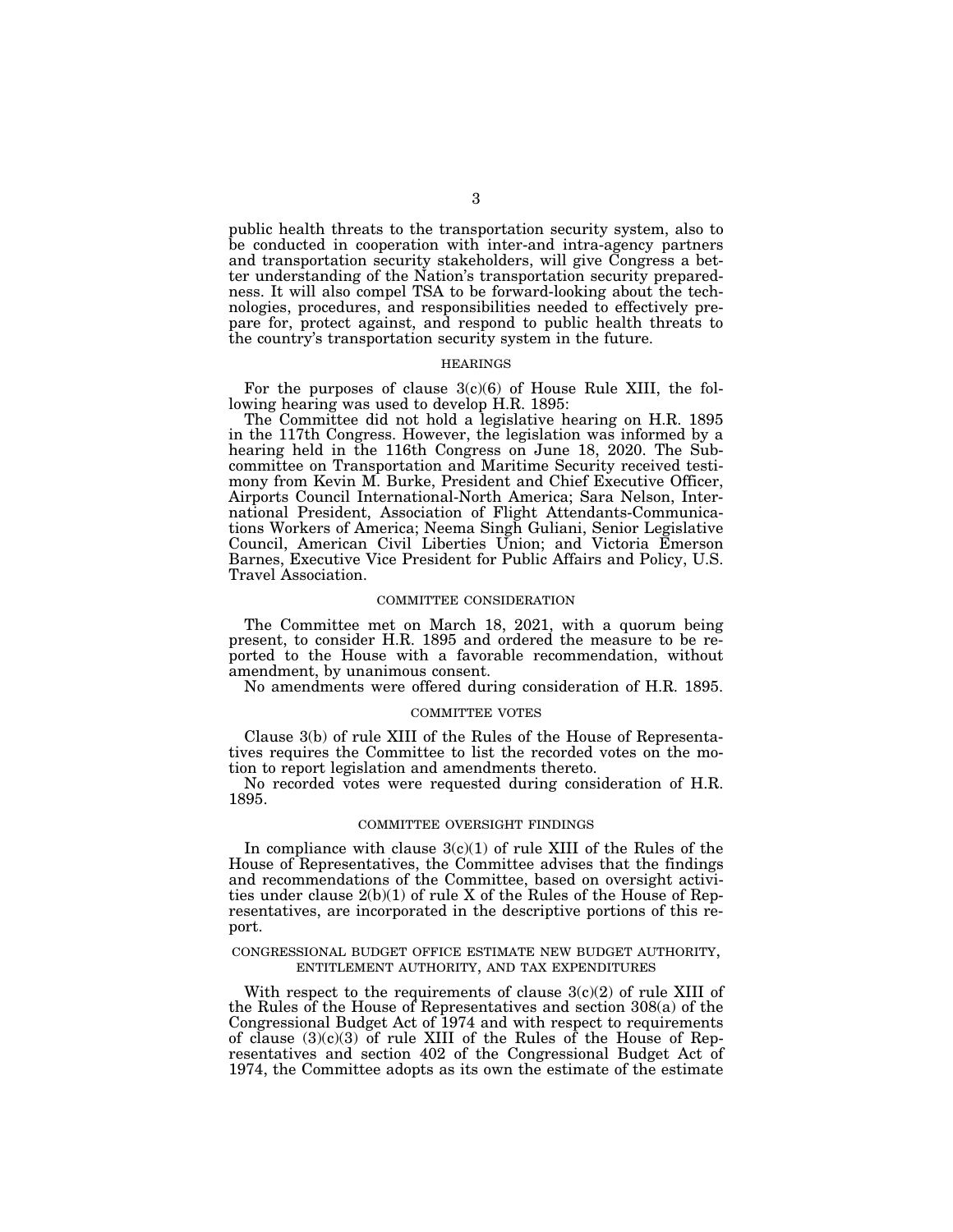of new budget authority, entitlement authority, or tax expenditures or revenues contained in the cost estimate prepared by the Director of the Congressional Budget Office.

# U.S. CONGRESS, CONGRESSIONAL BUDGET OFFICE, *Washington, DC, April 23, 2021.*

# Hon. BENNIE G. THOMPSON, *Chairman, Committee on Homeland Security, House of Representatives, Washington, DC.*

DEAR MR. CHAIRMAN: The Congressional Budget Office has prepared the enclosed cost estimates for H.R. 1871, the Transportation Security Transparency Improvement Act; H.R. 1877, the Security Screening During COVID–19 Act; H.R. 1893, the Transportation Security Preparedness Act of 2021; and H.R. 1895, the Transportation Security Public Health Threat Preparedness Act of 2021.

If you wish further details on those estimates, we will be pleased to provide them. The CBO staff contact is Aaron Krupkin.

Sincerely,

PHILLIP L. SWAGEL, *Director.* 

Enclosure.

| <b>Transportation Security Administration Legislation</b><br>As ordered reported by the House Committee on Homeland Security on March 18, 2021 |              |                                     |                |  |
|------------------------------------------------------------------------------------------------------------------------------------------------|--------------|-------------------------------------|----------------|--|
| By Fiscal Year, Millions of Dollars                                                                                                            | 2021         | 2021-2026                           | 2021-2031      |  |
| Direct Spending (Outlays)                                                                                                                      |              |                                     |                |  |
| Revenues                                                                                                                                       | Ω            | Ω                                   |                |  |
| Increase or Decrease (-)<br>in the Deficit                                                                                                     | n            | o                                   |                |  |
| <b>Spending Subject to</b><br><b>Appropriation (Outlays)</b>                                                                                   | $\mathbf{r}$ | ÷                                   | not estimated. |  |
| Statutory pay-as-you-go<br>procedures apply?                                                                                                   | No.          | <b>Mandate Effects</b>              |                |  |
| Increases on-budget deficits in any<br>of the four consecutive 10-year                                                                         | No.          | Contains intergovernmental mandate? | No.            |  |
| periods beginning in 2032?                                                                                                                     |              | Contains private-sector mandate?    | No.            |  |

The table above applies to each bill separately, as described below;  $*$  = between zero and \$500,000.

On March 18, the House Committee on Homeland Security ordered reported the following bills:

• H.R. 1871, the Transportation Security Transparency Improvement Act, would direct the Transportation Security Administration (TSA) to improve the transparency of the agency's guidelines for sensitive security information (SSI) and international aviation security directives by clearly designating SSI, reviewing and updating SSI guidelines, coordinating with aviation industry and law enforcement personnel, and briefing the Congress.

• H.R. 1877, the Security Screening During COVID–19 Act, would direct TSA, in consultation with the Department of Health and Human Services, to issue and begin implementing a plan to reduce the risk of coronavirus transmission at TSA checkpoints. The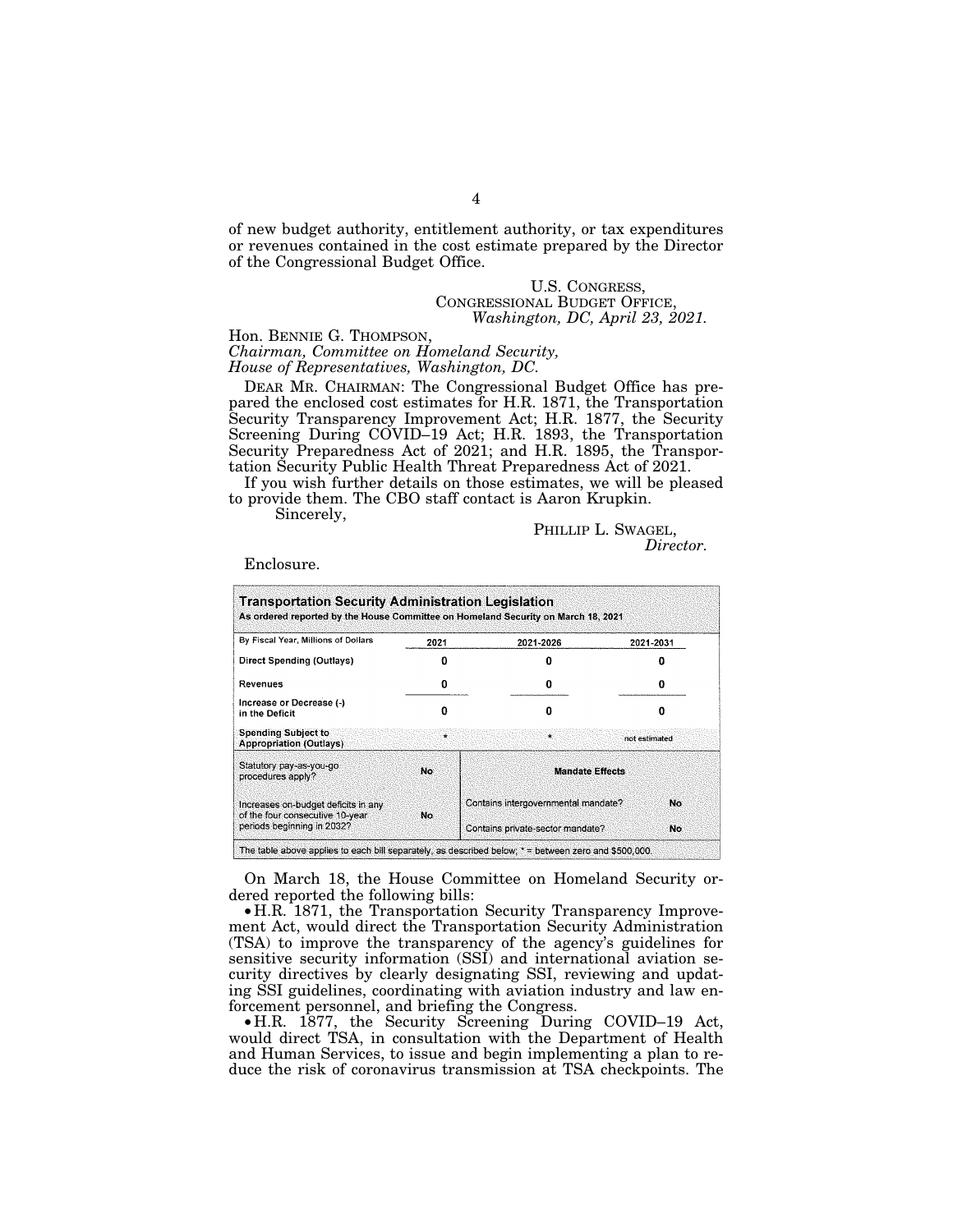bill also would require the Government Accountability Office (GAO) to review that plan.

• H.R. 1893, the Transportation Security Preparedness Act of 2021, would direct TSA to survey its workforce and report to the Congress regarding the agency's efforts to mitigate transmission of the COVID–19 virus among the workforce. The bill also would require TSA to develop and biennially review a plan for addressing future outbreaks of communicable diseases, which would be reviewed by GAO.

• H.R. 1895, the Transportation Security Public Health Threat Preparedness Act of 2021, would authorize TSA to provide personnel to other federal agencies to coordinate efforts to address public health threats to the U.S. transportation security system. In addition, the bill would require TSA to evaluate and report to the Congress on how well prepared the transportation security system is to face public health threats.

Most of the activities required under those bills, other than the TSA survey and the reporting requirements for TSA and GAO, are similar to those already being planned or implemented under current law. Accordingly, and based on the cost of similar activities, CBO estimates that the cost of implementing each bill would be insignificant over the 2021–2026 period. Any spending would be subject to the availability of appropriated funds.

The CBO staff contact for these estimates is Aaron Krupkin. The estimates were reviewed by H. Samuel Papenfuss, Deputy Director of Budget Analysis.

### FEDERAL MANDATES STATEMENT

The Committee adopts as its own the estimate of Federal mandates prepared by the Director of the Congressional Budget Office pursuant to section 423 of the Unfunded Mandates Reform Act.

### DUPLICATIVE FEDERAL PROGRAMS

Pursuant to clause 3(c) of rule XIII, the Committee finds that H.R. 1895 does not contain any provision that establishes or reauthorizes a program known to be duplicative of another Federal program.

# PERFORMANCE GOALS AND OBJECTIVES

Pursuant to clause  $3(c)(4)$  of rule XIII of the Rules of the House of Representatives, the objective of H.R. 1895 is to authorize TSA to temporarily assign certain personnel to other Federal agencies and inter-departmental components to prepare for, respond to, and mitigate public health threats, and to require an analysis of the Nation's transportation security state of preparedness to counter such public health threats.

### ADVISORY ON EARMARKS

In compliance with rule XXI of the Rules of the House of Representatives, this bill, as reported, contains no congressional earmarks, limited tax benefits, or limited tariff benefits as defined in clause 9(d), 9(e), or 9(f) of the rule XXI.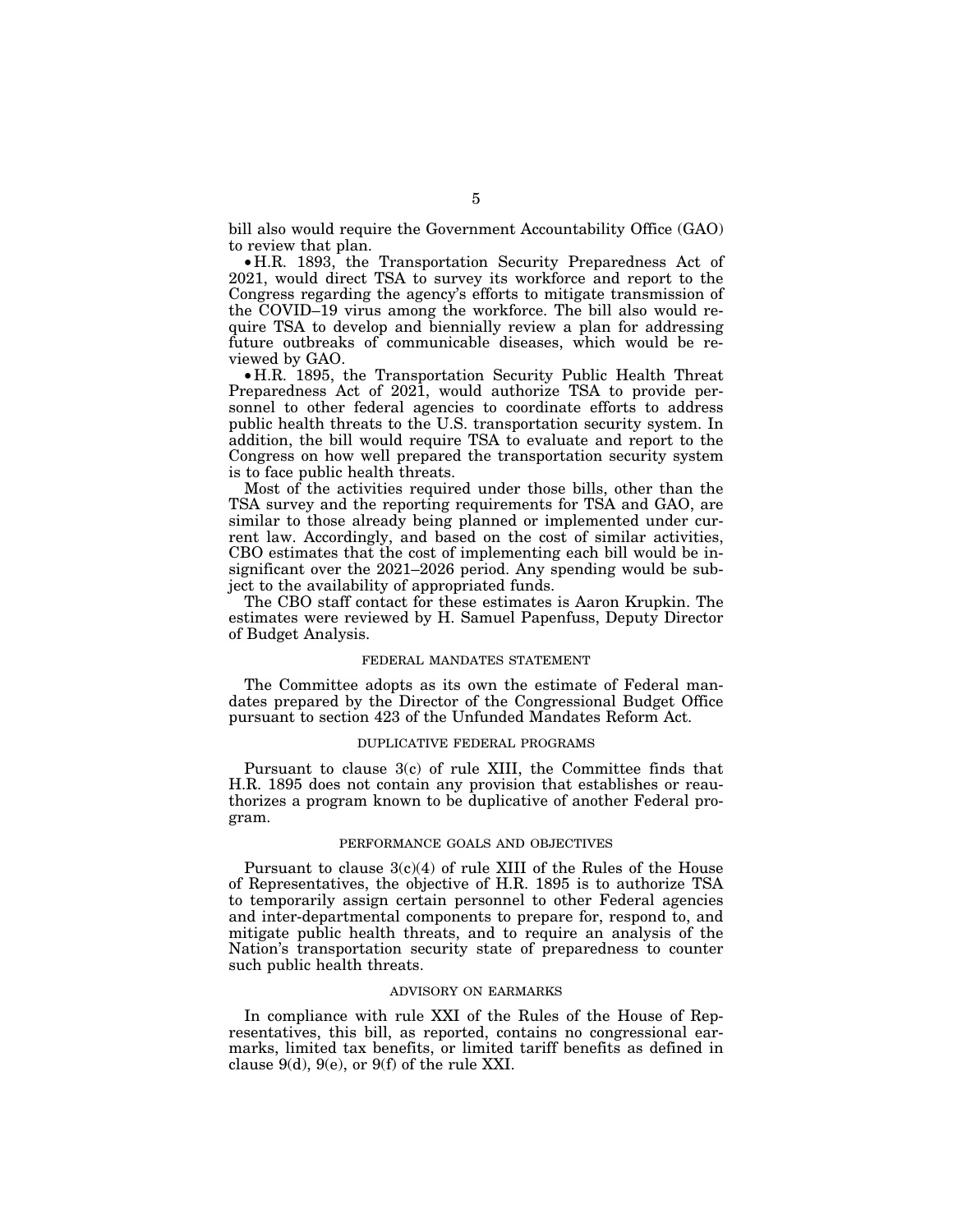### *Section 1. Short title*

This section states that the Act may be cited as the ''Transportation Security Public Health Threat Preparedness Act of 2021.''

### *Sec. 2. Definitions*

Section 2 defines the terms "Administrator," "appropriate congressional committees," "Department," "sterile area," and "TSA" for the purposes of the bill.

### *Sec. 3. Authorization of TSA personnel details*

Subsection 3(a) authorizes the TSA Administrator to detail TSA personnel not involved in frontline security work to other DHS components and other Federal agencies to improve coordination with those components and agencies to prepare for, protect against, and respond to public health threats to the United States' transportation security system.

Subsection 3(b) requires the TSA Administrator to brief Congress on coordination improvement efforts under subsection 3(a) no later than 180 days after the bill's enactment.

### *Sec. 4. TSA preparedness*

Subsection 4(a)(1) requires the TSA Administrator to conduct an analysis of the preparedness of the United States' transportation security system to respond to public health threats. The analysis must include, at minimum:

(A) The risks of public health threats to the transportation security system of the United States, including to transportation hubs, transportation security stakeholders, TSA personnel, and passengers.

(B) Information sharing challenges among relevant components of DHS, other Federal agencies, international entities, and transportation security stakeholders.

(C) Impacts to TSA policies and procedures for securing the transportation security system.

Subsection 4(a)(2) dictates that the Administrator must conduct the analysis in coordination with the DHS Chief Medical Officer, the Secretary of the Department of Health and Human Services, and transportation security stakeholders.

Subsection 4(b) requires the TSA Administrator to brief the appropriate congressional committees within 180 days of enactment on the following:

(1) The analysis under subsection (a).

(2) Technology needed by TSA to combat public health threats at security screening checkpoints to better protect TSA personnel, passengers, aviation workers, and other personnel authorized to access the sterile area of an airport from future public health threats, and the estimated cost of technology investments necessary to fully implement these solutions across the aviation system.

(3) Policies and procedures TSA and transportation security stakeholders have implemented to protect TSA personnel, passengers, aviation workers, and other personnel authorized to access the sterile area of an airport from future public health threats, as